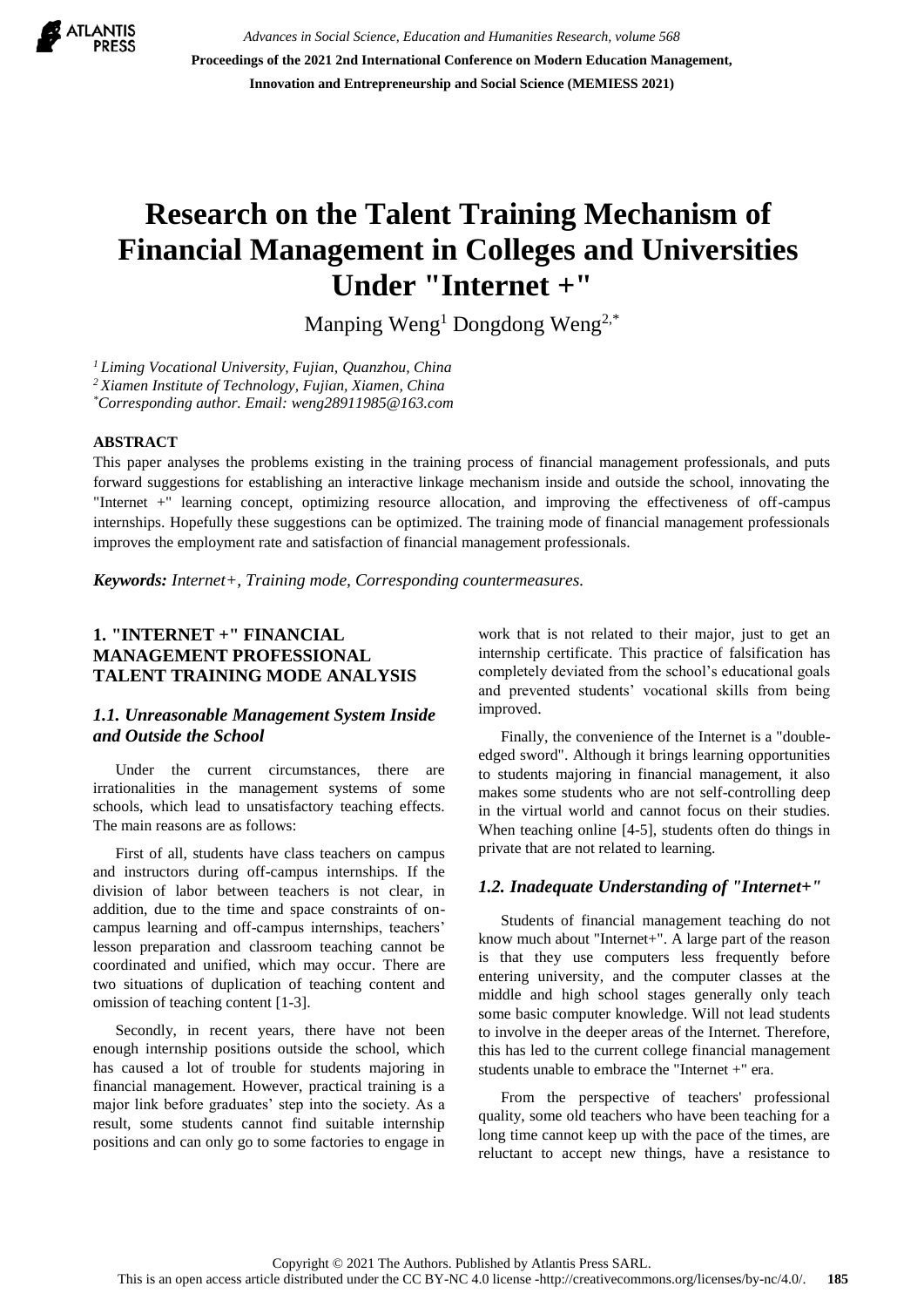Internet teaching, and stubbornly adhere to traditional teaching methods. This kind of stereotyped educational concept makes students lose some opportunities to use the Internet to learn, and even more unable to stimulate students' interest in learning, so their learning ability has stagnated.

## *1.3. Insufficient Utilization of the School Network Construction Resources*

The current campus network construction has not been fully utilized, which is reflected in the students' own situation, business needs and professional skills development. Some young teachers began to use online teaching, and posted and checked homework on the online platform, but this is the basic thing. The actual financial management operating system that is really helpful to students is rarely used, which prevents students from understanding and entering the first time. What kind of challenges they will face in financial management positions after society cannot let them grasp their own actual situation with uneven learning status [6-7]. What's more, some well-behaved teachers resist using the Internet to teach, so that students can't get good development.

## *1.4. Unreasonable Arrangements for Offcampus Internships*

Currently, financial management majors in colleges and universities do not closely integrate professional learning with Internet teaching. Students are not proficient in financial management software, and there is a disconnect between their own knowledge and actual operations. The training venues provided by the school for students do not highlight the professional characteristics and the time is relatively short. Most of the off-campus internships arranged are just routine visits, not only do not involve actual operations, some are not related to the financial management major, but just go through the scene. If things go on like this, the accumulated problems will become more and more difficult to remedy [8-9]. The unreasonable use of oncampus resources and the unreasonable arrangements for off-campus internships are also the main reasons why the employment rate of financial management students in colleges and universities in my country has been difficult to increase every year.

# **2. "INTERNET +" FINANCIAL MANAGEMENT PERSONNEL TRAINING MECHANISM**

## *2.1. Establish Interactive Linkage Mechanism Inside and Outside the School*

In response to the problems of the internal and external management system, the author proposed to combine the market industry with the school's training objectives, through the combination of production, education and research, and learn from each other's strengths, so that financial management accounting students can be organically taught in the theoretical teaching and off-campus practical teaching in the context of the Internet. Combine to form an effective interactive linkage mechanism. The "Internet" allows knowledge transfer to break the boundaries of space and time, so that students at school can also understand the needs of off-campus companies and understand the specific work content of the major. Colleges and universities can set up "dual-teacher" classrooms, so that some experienced corporate financial management accountants can explain professional knowledge to students through the "Internet", and display their work content from time to time to convey industry information. Even if students are in school, have never been in contact with companies, and do not understand the actual needs of their positions, they can still learn about updated industry information and professional knowledge under the classroom teaching of teachers outside the school by connecting to the "Internet". It also makes it more convenient and efficient for students to enter the company for field study and visit, saving the human and material costs of student learning and business management. In the "Internet" era, colleges and universities, according to the economic situation and corporate requirements, combine job requirements with school training goals, and develop online classrooms for off-campus teachers of financial management accounting, which can continuously improve the development level and innovative ability of financial management accounting professional education. At the same time, this kind of employment-oriented teaching method is more practical.

## *2.2. "Internet +" Learning Concept*

Through innovating the "Internet+" learning concept, we can promote a new school-running model, so that teachers and students can have a deeper understanding of "Internet+" and realize the relationship between "Internet+" and financial management professional teaching. Later, by encouraging teachers to use Internet resources for paperless teaching, the "Internet +" learning concept can penetrate the hearts of teachers and students.

The Internet era puts forward higher requirements for financial management professionals, and more and more companies implement financial management information systems. This requires financial management practitioners not only to master financial accounting knowledge, but also to master some network information management aspects. knowledge. So, when the school is cultivating financial management professionals, it should also start from this aspect,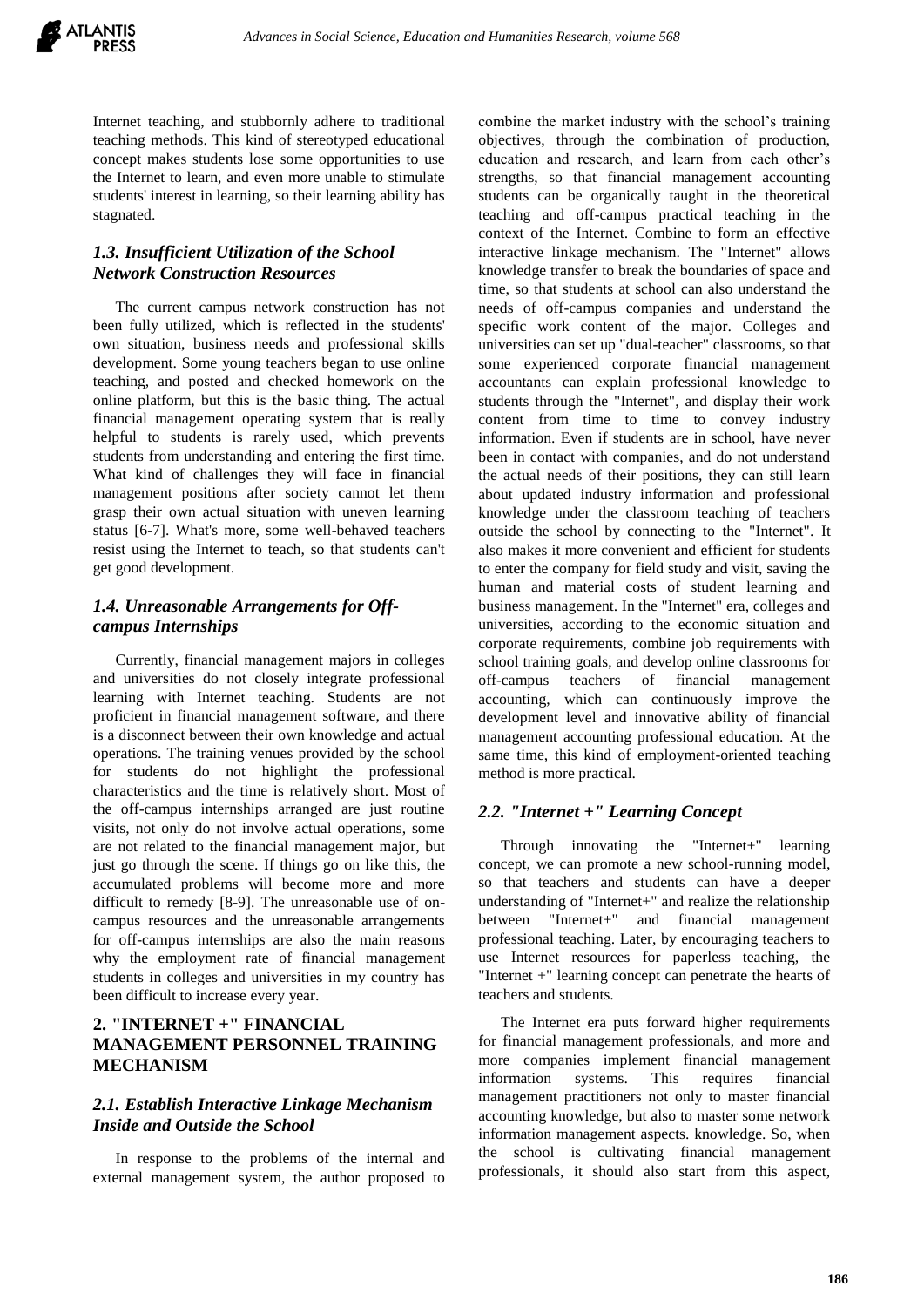offering basic computer application courses and accounting computerization courses, and at the same time, it can also publish the practical teaching and teaching of some industry professionals through the "Internet" [10-11]. Lectures by experts teach students to learn. In the Internet age, the teaching development of colleges and universities should be integrated with society and economy, especially in the financial management profession. It should constantly adapt to social needs and innovate education and teaching models.

## *2.3. Optimize Resource Allocation*

Aiming at the problem of insufficient utilization of resources for network construction in the school, the author puts forward suggestions for cultivating financial management professionals to optimize resource allocation. To optimize the allocation of resources, it is necessary to start from two aspects, including the construction of teaching resources and the establishment of resource banks. Teaching resources should no longer be limited to traditional textbooks. Instead, some network information resources should be incorporated into students' learning resources, such as "microclasses", "MO Classes", "flipped classrooms", etc., in order to broaden students' learning channels, Expand students' learning resources. Students as the main body in the learning process, their independent learning ability and independent thinking ability are the basic requirements of school education, and the teaching resources such as "micro-classes" and "moo lessons" meet the needs and teaching requirements of students. In addition, the construction of basic equipment is the basis to ensure that these resources can be used by students. Therefore, in order to promote the development of financial management teaching in the "Internet +" era and cultivate excellent financial management professionals, schools should build a sound infrastructure and build a network. The teaching platform allows students to have the latest online teaching resources.

(1) Comprehensive training courses. Students can be divided into several groups. The group members are responsible for various job positions in the company, responsible for cashier, cost budgeting and other duties, and then compete with other groups in the market. This course allows students to have professional skills and teamwork ability. Application helps to improve the comprehensive quality of students.

(2) Skill competition. In order to stimulate students to master the practical skills of this major, skill competitions can be held regularly, such as: money counting competition, computerized competition, manual accounting competition, electronic sand table competition, etc. These competitions should be held for students in different academic years, so that the

student's course progress can be matched with the competition content. The school can also organize students to participate in provincial and municipal professional competitions, allowing students to exercise themselves through a larger platform.

# *2.4. Improve the Effectiveness of Off-campus Internships*

Off-campus internships can allow students to exercise their hands-on skills. Therefore, financial management accounting majors must conduct offcampus internships before entering the society. In order to improve the effectiveness of off-campus internships, colleges and universities should actively develop school-enterprise cooperation and establish a powerful practice. Training base. At the same time, according to some students' reports that off-campus internships have nothing to do with the work content, the school should try its best to increase the scale and grade of internship cooperative enterprises, while matching students' internship positions with their majors. In addition, reasonable time needs to be arranged so that students can exercise themselves outside the school without affecting the exam and study time. Finally, in order to encourage students to participate in off-campus internships, a scientific evaluation system should be established so that students can attach importance to internships. The details are as follows:

# *2.4.1. Increase the Scale and Grade of Internship Cooperative Enterprises*

During the investigation of financial management students, it was found that most of the students wanted to enter large companies for internships. This is because the management of large companies should be more systematic, the work process should be more standardized, and the system should be relatively more robust. Under the environment, you can learn more professional knowledge. At the same time, large companies will also be more inclined to use computerized accounting software, which can help students access the latest financial management information. On the other hand, in some small businesses, students are in a situation where they can do internships for the company. At the same time, the survey found that some students were resistant to the off-campus internships arranged by the school, believing that the internships arranged by the school actually provided cheap labor for enterprises. Therefore, schools must pay attention to the scale and grade of cooperative enterprises, and choose cooperative enterprises for the purpose of cultivating financial management talents, rather than providing enterprises with cheap labor.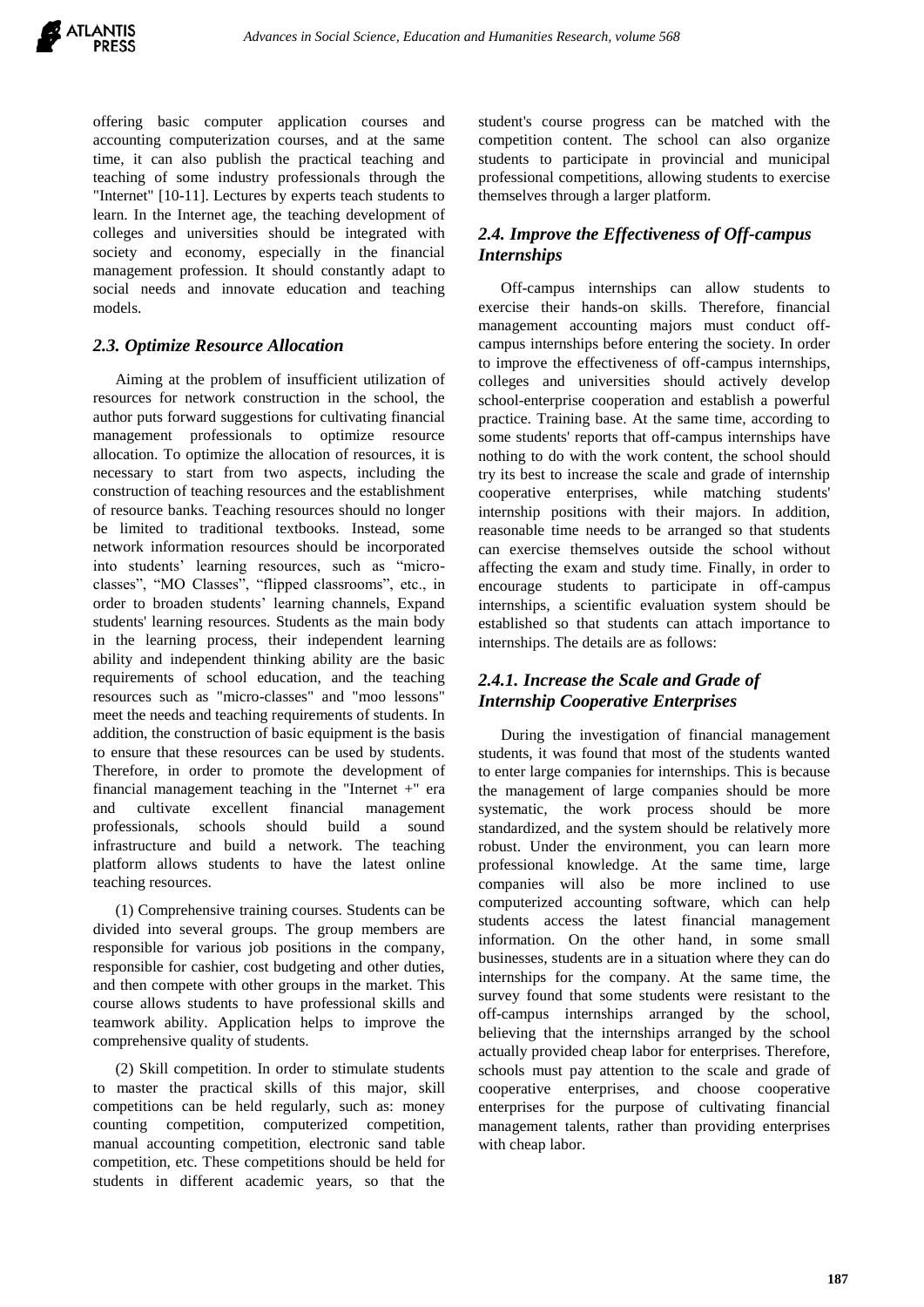

## *2.4.2. Reasonably Arrangement of Internship Time*

Some students stated that they did not want to participate in off-campus internships because the time is too tight and they cannot improve themselves through phased internships. According to the survey, students are dissatisfied with the internship time arranged by the school in these two aspects: First, the time period is short, mostly 15-30 days. The students have just gotten familiar with the business environment, adapted to the work content, and have not yet fully entered the working state. It's over. The second is the conflict between the internship time arranged by the school and the examination time. Many schools arrange the time in the first semester of the last school year, but this time period conflicts with the time of the student's entrance examination. In order to have more time for study, often they are not willing to participate in the internship arranged by the school. Therefore, these colleges and universities can arrange internships reasonably according to the students' conditions, and it is best to use the winter and summer vacations to arrange students to go out to study, so that the internship time will not be too short and will not delay the students' normal review preparation.

# *2.4.3. Establish and Improve Effective Evaluation Mechanism*

In order to ensure that students can truly learn accounting practical skills during off-campus internships, colleges and universities should establish a scientific evaluation mechanism for students to score students' off-campus internships and incorporate their off-campus internship scores into their total scores. Pay attention to off-campus internships. Students' offcampus internship scores should include the following three parts: first, the evaluation of the internship unit, the internship situation of the student in the unit, the internship unit's master knows best, so there should be one item for the internship unit to score; Write the internship experience and summary, understand the students' internship results outside the school, and then score them. The third is to evaluate students' active learning awareness during the internship. During the students' off-campus internship, the school should be equipped with an instructor to provide remote guidance, so the students' behavior during the entire internship process, such as actively asking questions, should also be included in the evaluation system. In addition, colleges and universities must adjust the evaluation mechanism according to the situation of school internships, but in the evaluation process, they must be objective and impartial. In this way, students can recognize the results of internship evaluation and pay more attention to internship evaluation. The establishment of an evaluation mechanism is extremely

important for enhancing the effectiveness of off-campus internships. Only by establishing a complete off-campus internship evaluation mechanism can students pay attention to internships and take internships seriously.

## **3. CONCLUSIONS**

With the rapid development of information technology and the vigorous reform of education, the "Internet +" financial management talent training mode has become an inevitable trend. This is an inevitable requirement under the background of the global informatization, education reform and new curriculum standards. In this context, actively promote the integration of the Internet and professional talent training.

### **ACKNOWLEDGMENTS**

(1)Liming Vocational University on Approving the Establishment of School-level General Projects in 2020 (Li Da [2020] No. 43) "University Network Ideological Security Related Issues and countermeasures research" (LAS202028)

(2)The thirteenth Five-year Plan of Fujian provincial Ministry of Education, Project of 2020. "Reach on the cultivation of "Craftsman Spirit" in undergraduate specialty teaching in colleges and universities" (FJJKCG20- 6)

(3)The 2020 Lifelong Education Research Project in Fujian Province "Research on the Construction of the Intelligent Elderly Care Service System in Fujian Community Based on the Concept of Lifelong Education-Taking Xiamen as an Example" (ZS20236)

(4)The 2020 academic research fund project of Xiamen Institute of Technology Business School

#### **REFERENCES**

- [1] Pan G, Shankararaman V, Seow P S, et al. Designing an accounting analytics course using experiential learning approach [J]. Accountancy Business and the Public Interest, 2017, 16: 1-23.
- [2] Chen Jing, Zhao Junfeng. The professional development of college teachers under "Internet + education"[J]. Educational Theory and Practice, 2016, 36(27):41-43.
- [3] Vallascas F, Hagendorff J. The impact of European bank mergers on bidder defaultrisk [J]. Journal of Banking & Finance, 2016,35(4):902-915.
- [4] Tan Zhouchao. Research on the Cultivation of Enterprise Accounting Talents in Zhuzhou City [D]. Zhuzhou: Hunan University of Technology, 2018.